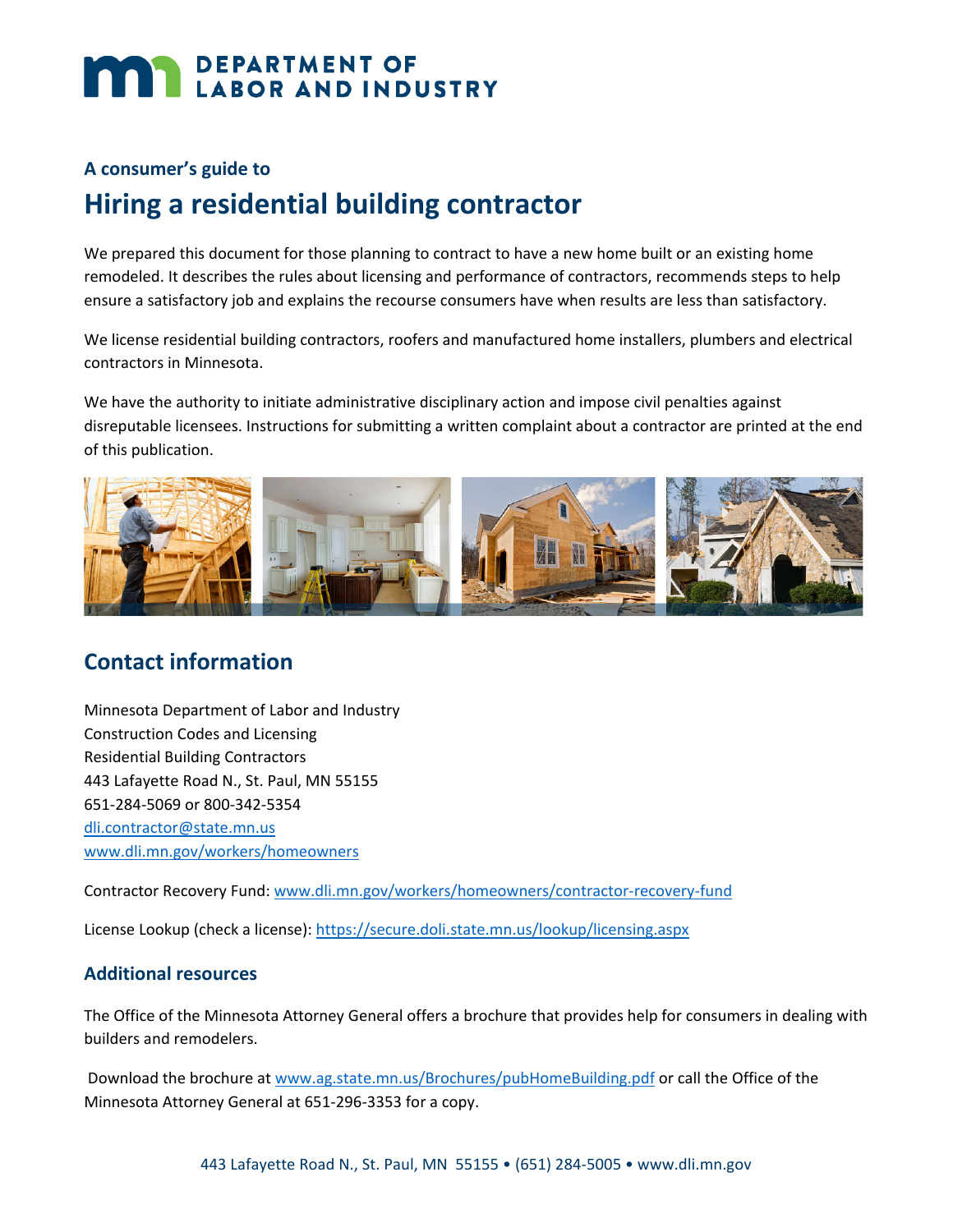# **Planning to build or remodel a home?**

Few business transactions are more important than those negotiated with a residential building contractor. Having a comfortable and well-built home — as well as protecting a considerable financial investment — all rely on the successful completion of the job.

For these reasons, Minnesota establishes standards and safeguards to help its homeowners avoid hiring disreputable or unqualified contractors, and to offer protection against sloppy or subpar construction.

#### **Choosing a contractor**

We recommend hiring a contractor licensed by the state of Minnesota. A license ensures the company has met requirements that include having a principal of the company pass an exam and having liability and property damage insurance. A licensed contractor must also complete continuing education classes each year.

Hiring a licensed contractor provides another very important benefit: access to the Contractor Recovery Fund. That fund reimburses consumers who suffer financial losses as a result of a **licensed** contractor's misconduct.

Minnesota law exempts some contractors from the license requirement. They include contractors who earn less than \$15,000 each year, specialty contractors who provide only one skill and homeowners working on their own home. Although these contractors are operating legally without a license, if an unlicensed contractor is hired and a loss is suffered, access to the Contractor Recovery Fund will not be available.

## **Contractor registration**

We administer a Contractor Registration Program that helps us enforce state laws related to the classification of workers in the construction industry. Registration is separate from licensing as it provides no level of consumer protection and is primarily required for subcontractors, not general contractors. Registered contractors are issued a registration number that begins with the letters "IR." A contractor who gives you a "license number" that begins with the letters IR is **NOT a licensed contractor** and should be reported to us if they are offering to contract with homeowners to provide services for which a license is required.

## **Verify a contractor's license**

Verify the status of a contractor's license at <https://secure.doli.state.mn.us/lookup/licensing.aspx> or by calling us at 651-284-5069 or 1-800-657-3944. We will check if the contractor has a license and also if there are any actions or sanctions on record. For the names of local licensed builders, call your local chapter of the Builders Association of Minnesota.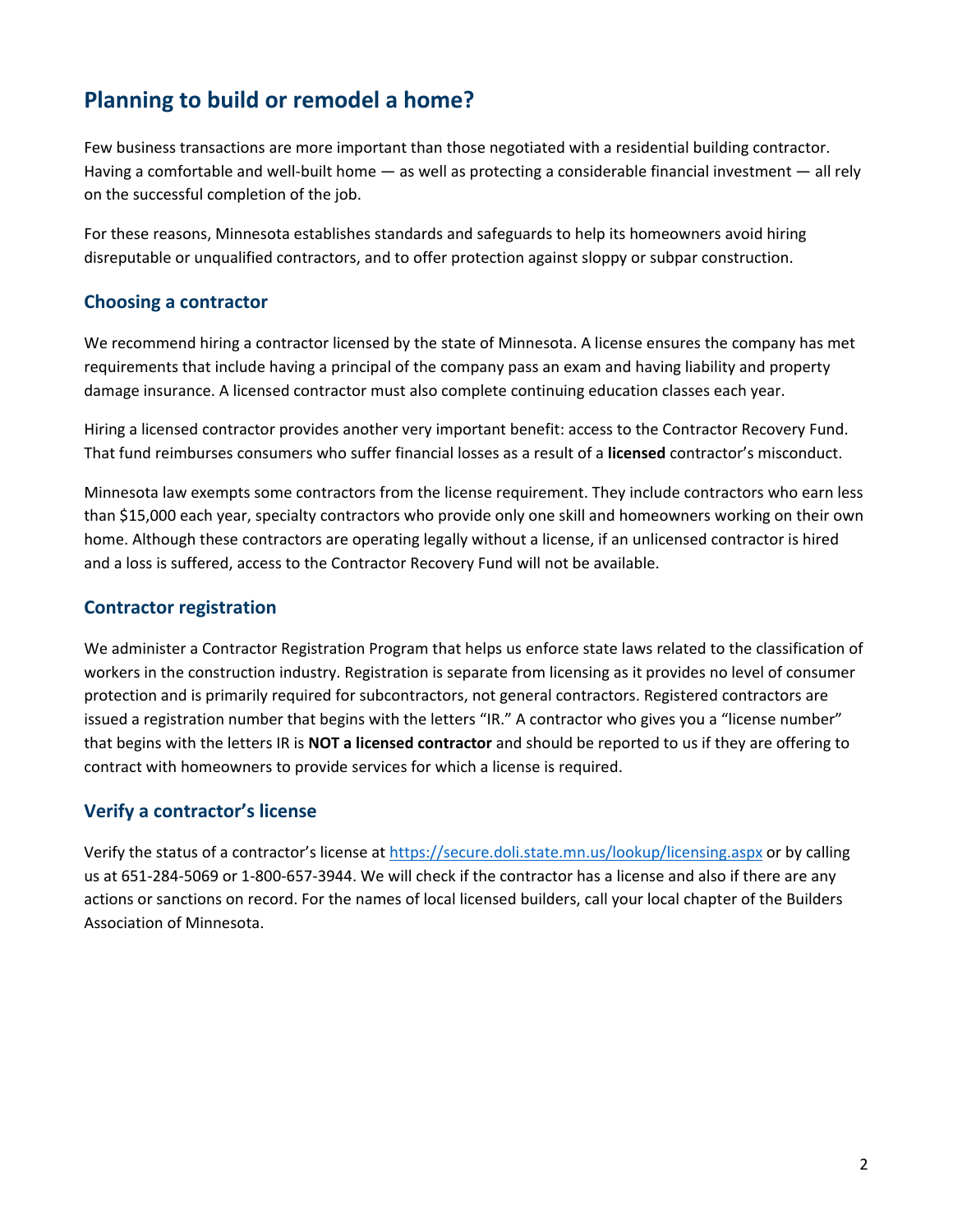# **Before you select a contractor**

Here are a few important questions to ask when interviewing contractors for a home or remodeling project as well as other tips for selecting a contractor:

- Consider the type of home or remodeling project, and inquire about the names of builders who specialize in or have experience with that type of construction.
- Ask friends or neighbors who have completed similar projects. Ask building supply companies or others in the industry about reputable contractors.
- If concerned about designing an energy-efficient home or addition, call the Department of Commerce Energy Information Center at 1-800-657-3710.
- Contact the Better Business Bureau to see if it has received complaints against a particular contractor.
- Ask the contractor for references and contact former customers to see if they were satisfied with the quality of the work or encountered problems.
- Ask the contractor how long he or she has been in business and where, and ask for a Minnesota business address other than a post office box. Obtain a local phone number where the contractor can be reached during business hours.
- Check the litigation and criminal history of businesses and individuals on the state court system's website: [http://pa.courts.state.mn.us/default.aspx.](http://pa.courts.state.mn.us/default.aspx)

# **Red flags**

The following are indications that a contractor may not be reliable. It is probably best to avoid working with a contractor who:

- arrives in an unmarked vehicle;
- offers to complete your job at an unusually low price;
- requires full or substantial payment before beginning work;
- refuses to provide a written estimate or contract;
- refuses to provide a DLI license number or provides a registration (IR) number;
- refuses to provide references;
- shows up unsolicited;
- uses high-pressure sales tactics;
- asks the homeowner to obtain permits for the job.

## **Obtain multiple bids**

Once you have a list of contractors, ask them to submit bids. Obtain at least three, detailed bids for any construction or major remodeling project. The lowest bid may not be the best and we have no authority to regulate the prices that contractors charge.

The bids should be in writing and detailed in the scope of the work, type of materials and total cost. If time is a factor, an approximate completion date should be included. If hiring a contractor to build a home, have a builder's risk insurance policy or amended homeowner's policy in effect from the time construction begins.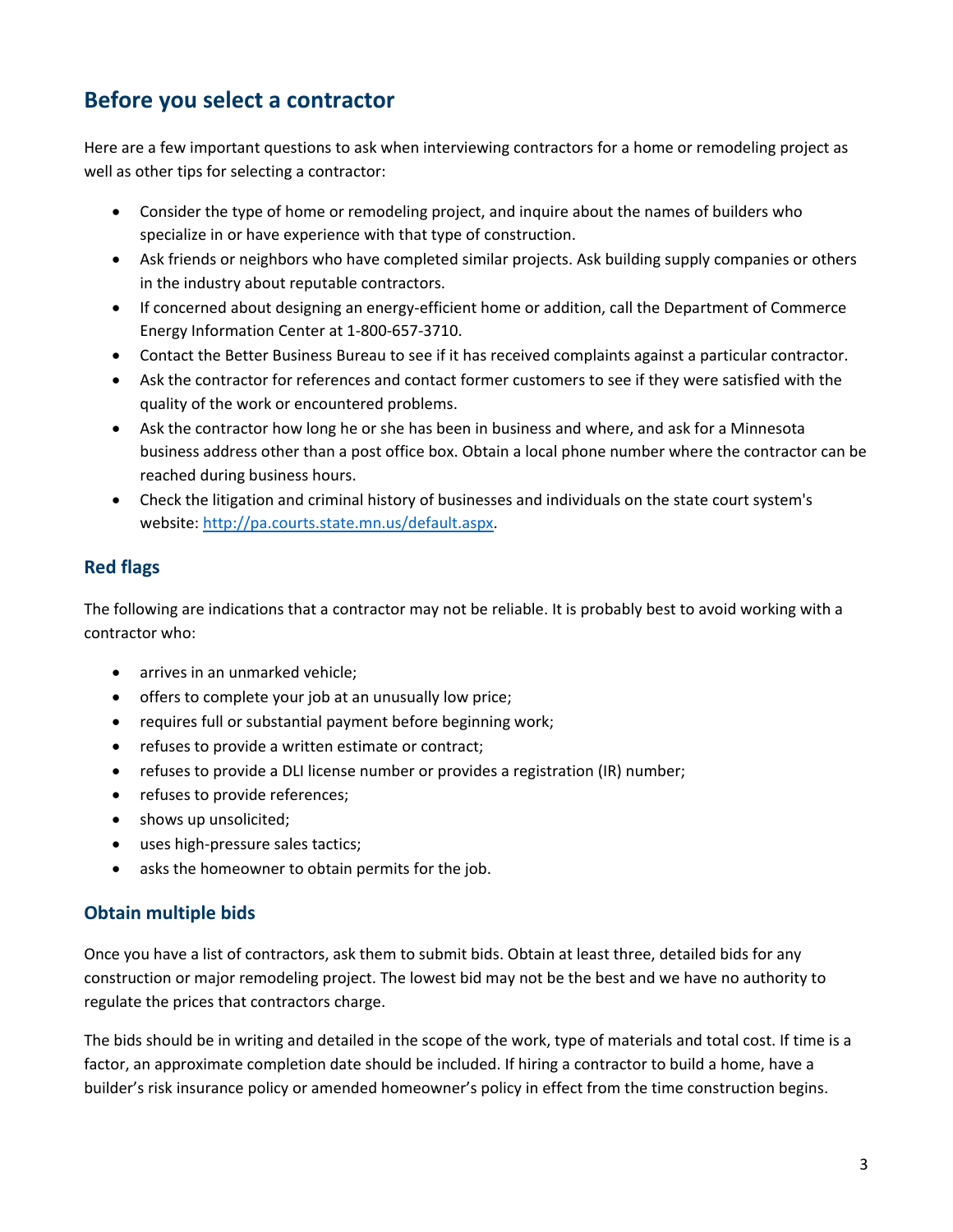# **The contract – What to include**

A contract with a builder or remodeler should be specific and detailed. It should include the kinds of materials to be used and, when possible, specify brand names, colors, grades, styles and model numbers. The contract should also include the names of any subcontractors and suppliers of material. This is especially important in case of any action against a homeowner for nonpayment by a contractor or subcontractor.

State law also requires licensed contractors to include performance standards and information about the state's statutory warranty (Minnesota Statutes Chapter 327A) in their written contracts.

#### **Items that should be in a contract:**

**Building permits:** The contractor should obtain the necessary permits so the contractor is responsible for meeting all building codes. If the consumer obtains the permits, he or she is responsible for ensuring code compliance for the project.

**Starting and completion dates:** Delays can and do occur, but a general statement allowing for reasonable delays is a good idea.

**Change order clause:** This is an agreement stating the contract cannot be modified without the written consent of both parties. Any changes to the scope of work or total contract price should be reduced to a written change order and signed and dated by the homeowner and the contractor. State law requires that the homeowner is given a copy of any change order when it is issued.

**Schedule of payments:** A down payment is customary, but it should not be more than a modest percentage of the total job. Additionally, a payment schedule might be set up based on the amount of work done to date. Financially stable contractors who have lines of credit with suppliers do not usually require substantial down payments for materials.

**Holdback clause:** This allows withholding payment until sometime after the job is completed, allowing time for the homeowner to inspect the job.

**Cleanup:** This should be included in the contract, especially if a project is likely to create debris.

# **Warranties are required**

Minnesota law requires builders and remodelers to warrant that a new home or home improvement project is free from defects for varying lengths of time:

**One year:** Work must meet "building standards" that are defined as the materials and installation standards of the State Building Code that is in effect at the time the work is performed.

**Two years:** The plumbing, electrical, heating and cooling systems must be free from defects caused by faulty installation due to noncompliance with the materials and installation standards of the State Building Code that is in effect at the time the work is performed.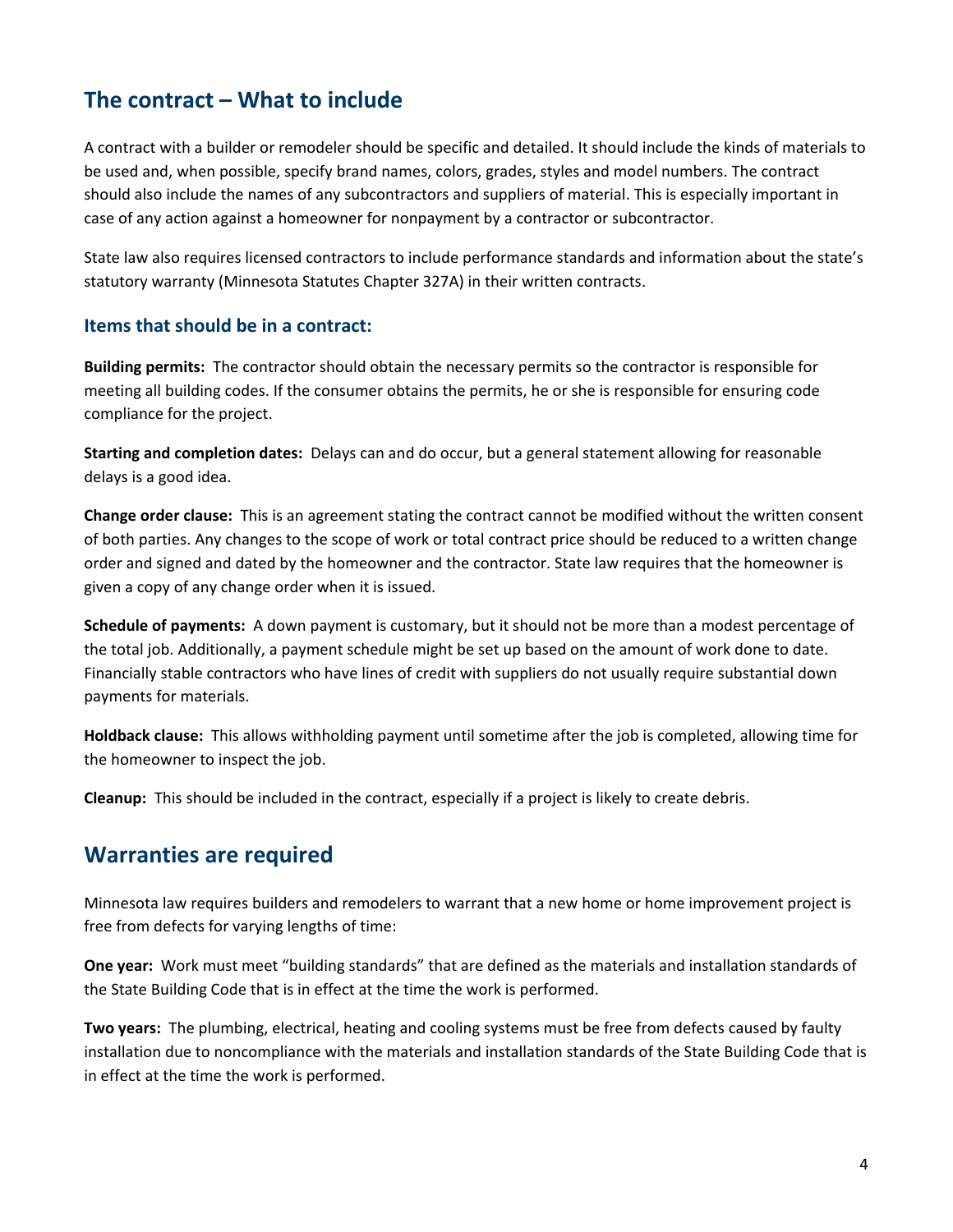**Ten years:** Home must be free from "major construction defects," that are defined as damage to the loadbearing portion of the home that vitally affects or is imminently likely to vitally affect use of the home for residential purposes. It does not include damage caused by natural disasters.

This statutory warranty is in addition to any other warranty that may be in place. It is in effect regardless of whether it is in writing, though state law requires licensed contractors to include it in their contracts.

No government agency has authority to interpret or enforce this warranty law, however. If the contractor fails to meet the warranty, the homeowner has the right to pursue private, civil action to seek damages necessary to remedy the defect or to make up the difference between the value of the home without the defect and the value of the home with the defect. In the case of a home improvement project, damages are limited to the amount necessary to remedy the defect or breach.

The warranty is limited to the previously-listed items. It does not extend, for example, to loss or damage caused by defects in design, installation or materials supplied by the owner, or to damage resulting from negligence or improper maintenance by anyone other than the contractor. Nor does the warranty cover damage from dampness and condensation due to insufficient ventilation after occupancy. A complete list of exclusions is found in Minnesota Statutes Chapter 327A.

# **The Contractor Recovery Fund**

Despite taking care in selecting a contractor and writing a contract, a consumer could end up with an unsatisfactory job or the contractor may not be able to complete the work. If either of these occur, the first step is to take legal action and obtain a judgment against the contractor.

If unable to collect from the contractor, a consumer can seek compensation through the Contractor Recovery Fund (as long as the contractor is licensed by the state).

# **Access the fund**

First, the homeowner must pursue civil action against the contractor and obtain a final judgment against the contractor.

Next, a search for assets to pay the judgment is completed. If the contractor has none, the homeowner must apply to the Contractor Recovery Fund within one year of the entry of the judgment. For an application and procedures visi[t www.dli.mn.gov/workers/homeowners/contractor-recovery-fund.](http://www.dli.mn.gov/workers/homeowners/contractor-recovery-fund)

The next steps depend on the amount of damages sought and how many claims there are against the contractor. The fund can only compensate a homeowner for the portion of their judgment that represents their actual direct, out-of-pocket loss. The fund cannot reimburse attorney or court fees, nor can it reimburse homeowners for repairs they perform themselves.

**One important caution:** There is a limit to the amount that can be paid out of the Contractor Recovery Fund against a licensed contractor. Claims are limited to \$300,000 per contractor and \$75,000 per claim. These limits are per builder, not per year. It is possible that a homeowner will not be able to recover the full judgment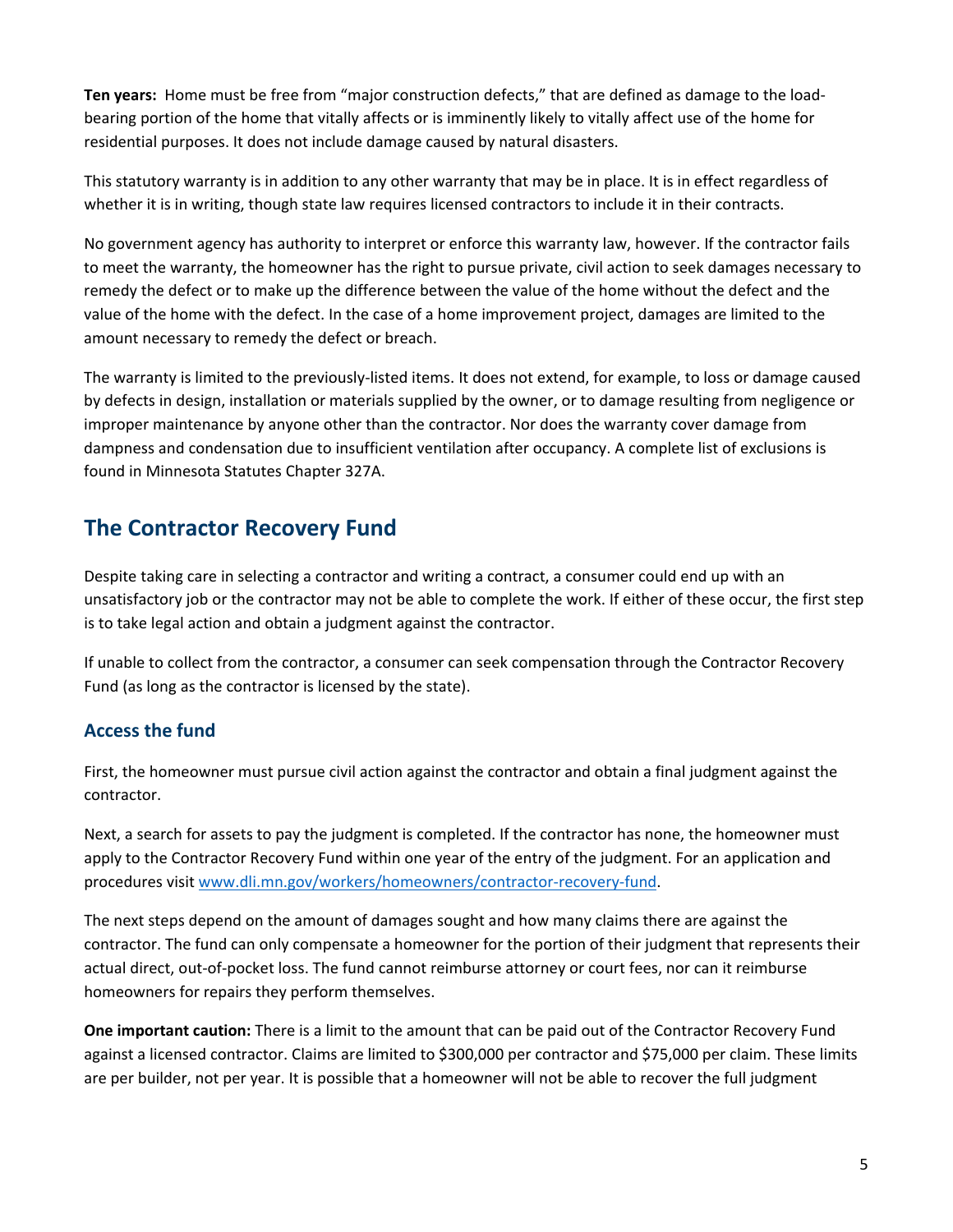amount if multiple claims have been filed. If the claims against a contractor exceeds \$300,000, all claims are prorated.

Completed claims must be submitted by June 1 each year to be considered for payment in December of that year. In the event that we deny all or part of a homeowner's claim, the dispute is resolved through the Minnesota Office of Administrative Hearings.

For help with questions about the Contractor Recovery Fund, call us at 651-284-5057.

# **Paying for the job – Understanding liens**

Any contractor, subcontractor or material supplier may file a mechanic's lien against the property where they worked if they are not paid for their labor or materials.

State law allows a consumer to pay a subcontractor directly and deduct that amount from the total contract price. Another option is to withhold that amount from the contractor for 120 days after the work is completed, unless the contractor has provided waivers signed by the contractors who give up their right to file a lien against the property.

## **Homeowner protection**

Minnesota law provides procedures and conditions that protect homeowners from being the target of an unfair mechanic's lien, though only a court can determine whether a lien is valid.

## **Contractor requirement**

In most cases, a contractor must provide written notice of intent to file a lien if the contractor is not paid. This notice is required whenever subcontractors or material suppliers are employed. It must either be included in the written contract or delivered separately within 10 days after the work is agreed upon. The notice must explain that subcontractors and suppliers may also have a lien on the property if they are not paid, and it must also state the Minnesota law that allows consumers to pay the subcontractors directly. This contractor's notice must be given properly for the contractor to have the right to file a lien against a property.

## **Pre-lien notice**

Subcontractors and suppliers must also provide a "pre-lien notice" within 45 days of the time the subcontractor first furnishes labor or materials.

If a lien waiver is obtained from a subcontractor, or if the contractor is paid in full before receiving a pre-lien notice from the subcontractor, a homeowner cannot be forced to pay for materials or services a second time if the contractor fails to pay the subcontractor. If the homeowner pays the subcontractor directly, a lien waiver from the subcontractor should be obtained.